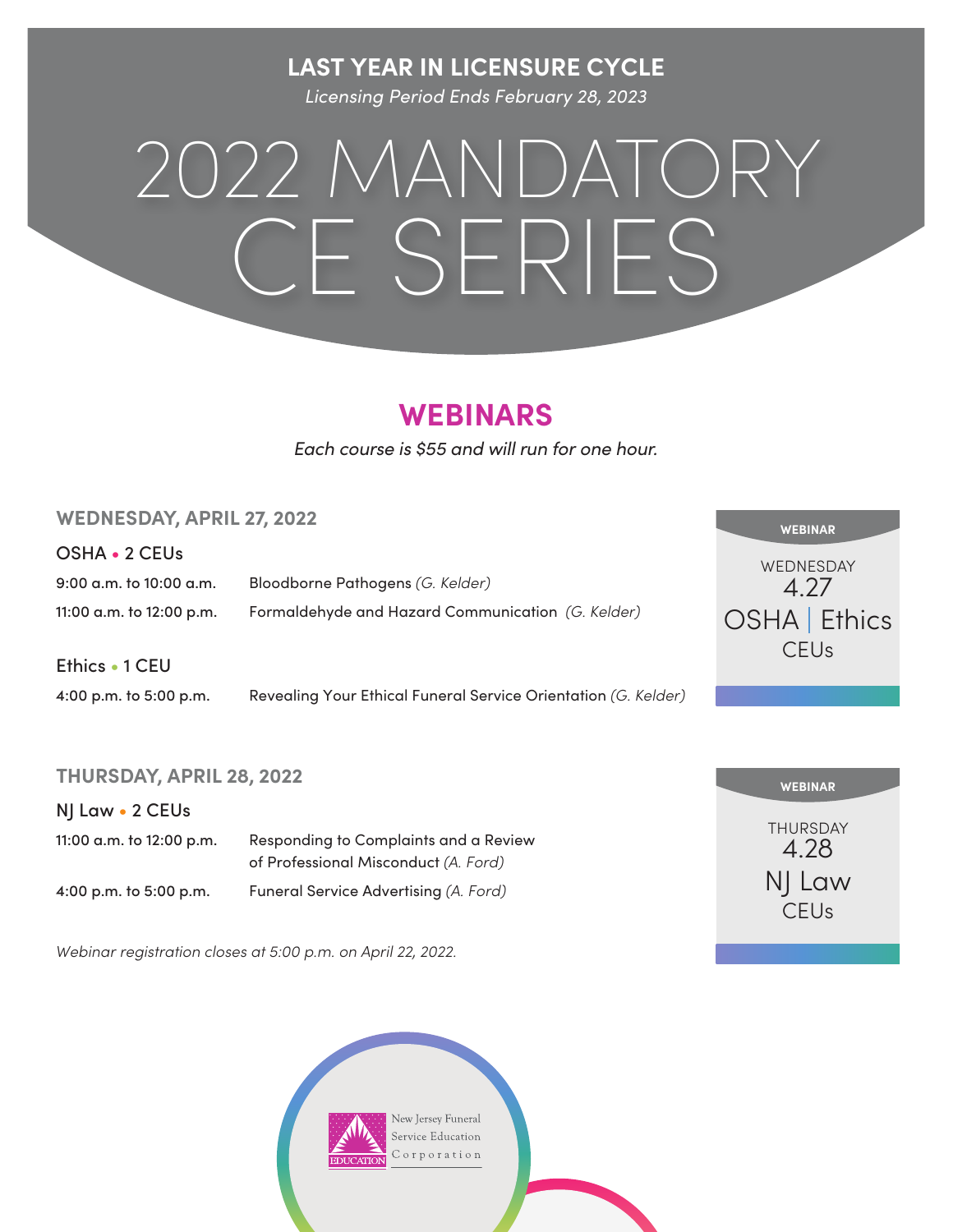#### **WEBINARS**

#### **WEDNESDAY, JUNE 22, 2022**

#### NJ Preneed • 2 CEUs

11:00 a.m. to 12:00 p.m. Preneed Recordkeeping and Notifications *(A. Ford)* 4:00 p.m. to 5:00 p.m. Preneed Consumer Considerations *(A. Ford)*



THURSDAY 6.23

**WEBINAR** 

Ethics | NJ Law CEUs

#### **THURSDAY, JUNE 23, 2022**

Ethics • 1 CEU 9:00 a.m. to 10:00 a.m. Revealing Your Ethical Funeral Service Orientation *(G. Kelder)*

NJ Law • 1 CEU

11:00 a.m. to 12:00 p.m. 4:00 p.m. to 5:00 p.m.

| Funeral Service Advertising (A. Ford)    |  |
|------------------------------------------|--|
| Responding to Complaints and a Review of |  |
| Professional Misconduct (A. Ford)        |  |

*Webinar registration closes at 5:00 p.m. on June 17, 2022.* 

#### **WEDNESDAY, NOVEMBER 9, 2022**

#### NJ Preneed • 2 CEUs

| 11:00 a.m. to 12:00 p.m. | Preneed Consumer Considerations (A. Ford)         |
|--------------------------|---------------------------------------------------|
| 4:00 p.m. to 5:00 p.m.   | Preneed Recordkeeping and Notifications (A. Ford) |



#### **THURSDAY, NOVEMBER 10, 2022**

OSHA • 2 CEUs

11:00 a.m. to 12:00 p.m. Formaldehyde and Hazard Communication *(G. Kelder)* 4:00 p.m. to 5:00 p.m. Bloodborne Pathogens *(G. Kelder)*

*Webinar registration closes at 5:00 p.m. on November 4, 2022.*